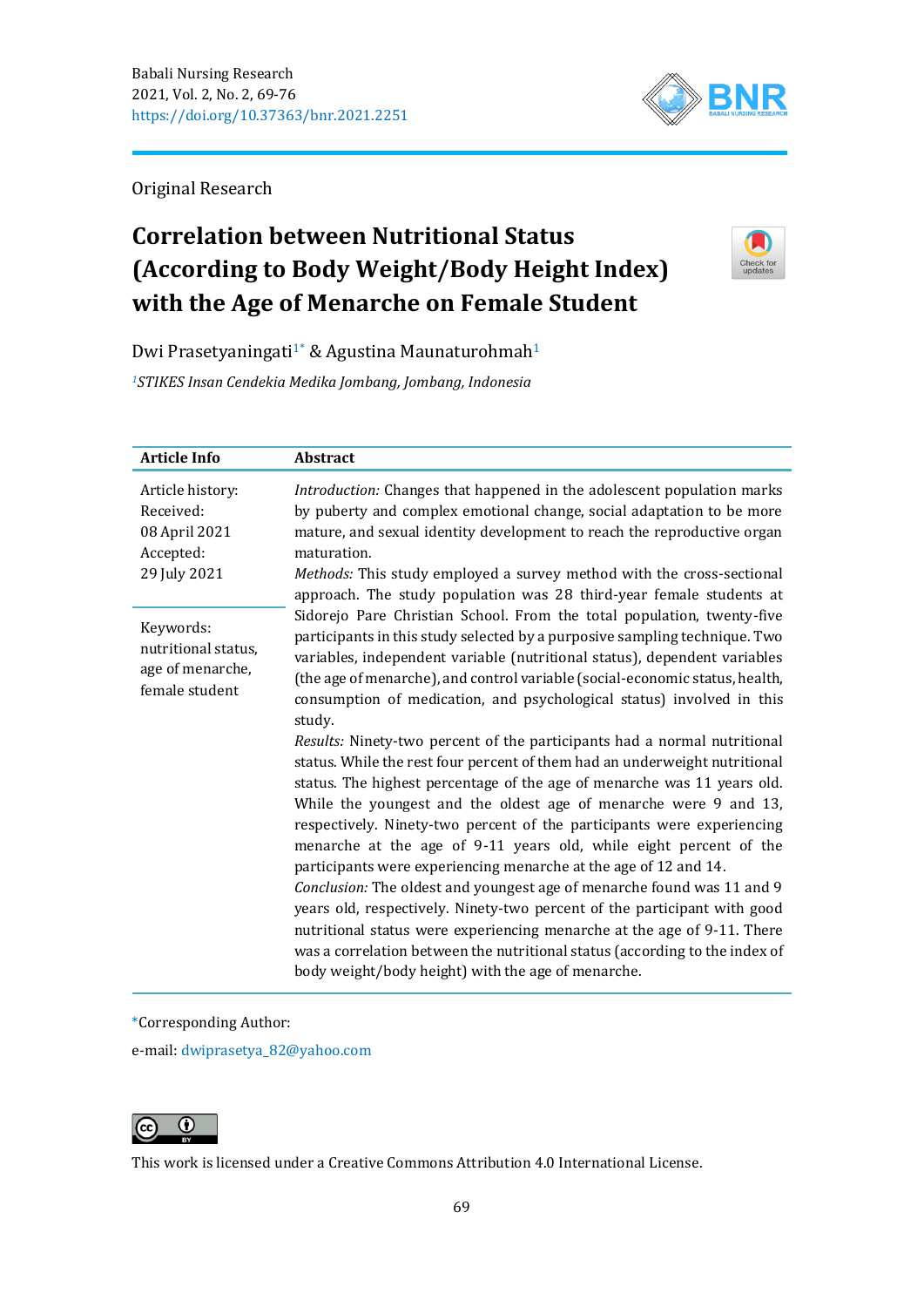### **INTRODUCTION**

Changes that happened in the adolescent population marks by puberty and complex emotional change, social adaptation to be more mature, and development of sexual identity to reach the reproductive organ maturation. Adolescent population is vulnerable to nutritional issue due to fast body growth and development, lifestyle change, and habit to experiment with food tasting [1].

Adolescence is a transition period between childhood and young adulthood. It happens at the age of 10 to 19 years old. Girls will start their menstruation marks by the period of menarche. The period of menarche occurs in the age >12 years old or below the age of 12 (early menarche) [2]. The age of menarche is actually varied. Today, the age of menarche tends to happen at a younger age. Menarche happens in the age range of 8 to 16 years old. The age of menarche is directly affected by race, audio-visual stimulation, junk food/fast food consumption, socialeconomic status, and BMI [3].

Nutritional status influences the age of menarche in the female adolescent population. Poor nutritional status linked with older age of menarche, while good nutritional status correlated with the younger age of menarche.

Puberty is associated with the acceleration of physical growth, development, and maturation of the adolescent body. Menarche signals the puberty period in a female adolescent. The occurrence of menarche supported by their nutritional status. Good nutritional and health status linked with younger age of menarche. A study

conducted in Yogyakarta that involved 562 adolescents (300 females and 262 males) at the age between 11-18 years old showed that the mean of body weight, body height, and the age menarche measured in the year 2005 was higher than the age of menarche measured in 23 years ago. The body height, weight, and age of menarche found were 7.37 cm (5.1%), 9.21 kg (26.1%), and 16.6 months (10.6%) [4].

The younger age of menarche could be related to the social-economic status restoration, nutritional status, and general improvement of health status [5].

A study conducted by Mardisentosa [6] showed that the mean age of menarche on female adolescents in Tangerang, West Java was 12 years old. Similar studies in 1980 also revealed that the mean age of menarche was 13.26 years old. These results indicated that the younger age of menarche affected by various factors, one of them was nutritional status. Nutritional status in each area in Indonesia is relatively varied. A pilot study conducted in Sidorejo Pare Christian Junior High School on November 6th, 2020 revealed that 80% from 10 female students with good nutritional status had experienced menarche. Their age of menarche was between 10 to 11 years old. Hence, a study related to the correlation between nutritional status and the age of menarche on the female students in Sidorejo Pare Christian Junior High School required to be conducted. Their nutritional status would be measured by the index of body weight/body height according to the Harvard Standard of measurement.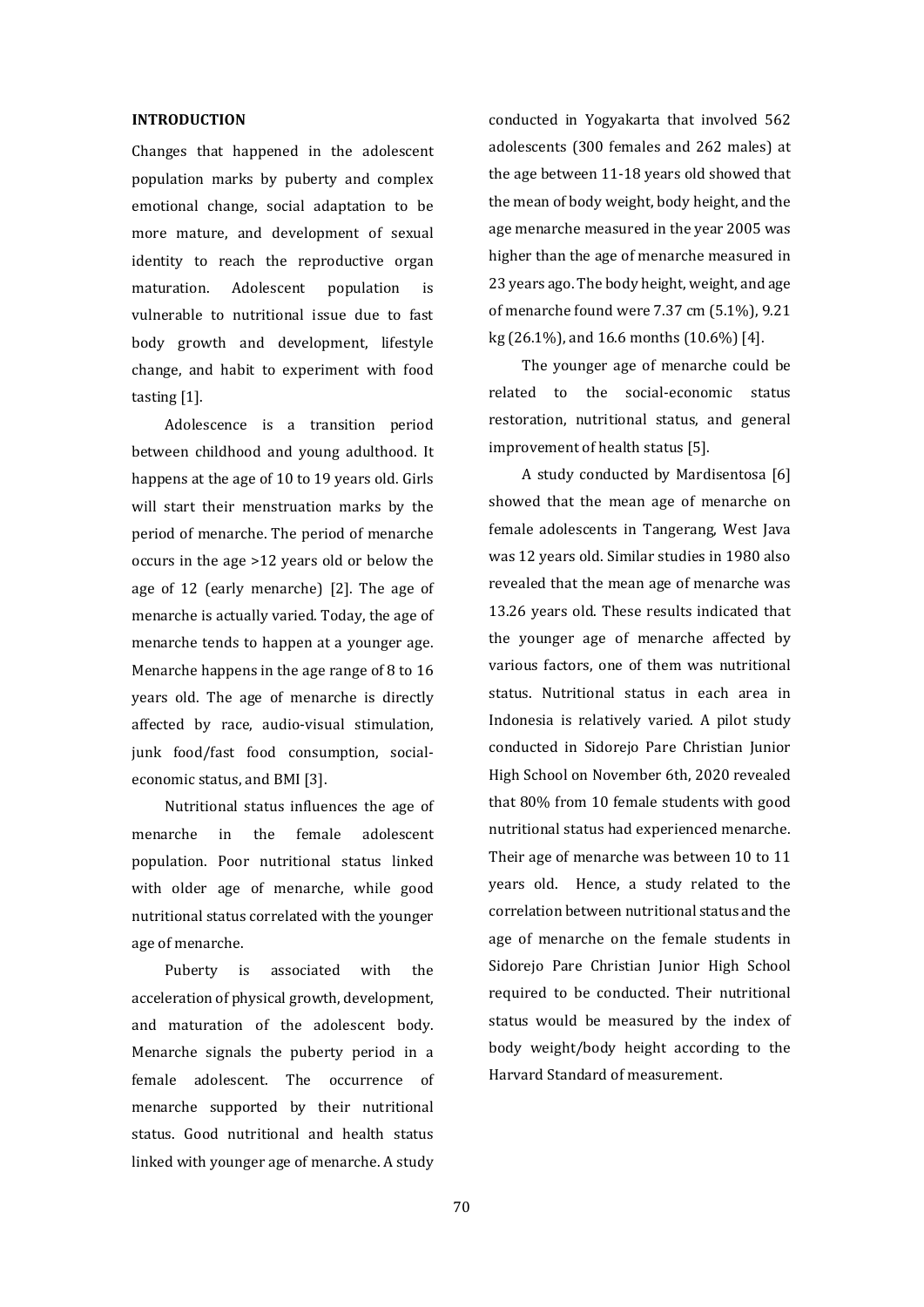## **METHODS**

This was a descriptive correlation study with the survey method and cross-sectional approach. The study population was the thirdyear female students in Sidoarjo Pare Christian Junior High School, with a total of 28 students. The study sample selected by purposive sampling technique. Each participant chosen according to the criteria and characteristics set by study. Twentyeight female students who met the study criteria picked as the study participant. The sample selected based on the inclusion criteria in this study:

Had experienced menarche ≤6 months prior to the study; Willing to participate in the study; Third-year female student; Did not experience any symptoms of diseases for the last two months; While the exclusion criteria were: Not willing to participate in the study; Sick and could not participate in the study. The data in this study collected by two questionnaires, they were:

The first questionnaire employed to select eligible participants in this study. This questionnaire given to the female students and their parents. The question items in this questionnaire developed from the inclusion and exclusion criteria of the study; The second questionnaire employed to collect the study data. The data then analyzed descriptively and analytically in SPSS version 11.0, presented in tables and diagrams. The correlation between nutritional status and the age of menarche was analyzed by Spearman Rank-Test, with the level of significance of 95% or  $\alpha$  = 0.05. If the statistical analysis shows the value of p<0.05, H0 is refused, which indicated a correlation between nutritional status and the

age of menarche. If the statistical analysis shows p > 0.05, H1 is refused, which indicated no correlation between nutritional status and the age of menarche. The value of r is required to analyze the strength of the correlation. According to Young (1982) in Wahid Sulaiman, the range of correlation classified into: 0.70 – 1.00 (in positive or negative value) show a high degree of association, 0.40 – 0.70 (in positive or negative value) show the substantial degree of association, 0.20 – 0.40 (in positive or negative value) show a low degree of association, < 0.20 (in positive or negative value) show the degree of association that could be disregarded in the analysis.

This study had approved by the Research and Community Service Department on behalf of the Director of Insan Cendikia Medika Jombang College of Health Science and the Headmaster of Sidorejo Pare Christian Junior High School. The study data then collected by the researcher. The explanation of the study aim given to the female students before the study. When they agreed to participate, the researcher would ask them to fill and sign the study questionnaires.

The privacy of the participants protected in this study. There was no participant's name use. Instead, a series of codes employed to substitute the participant's name or identity on the study discussion. All information given to the study is protected and private.

## **RESULTS**

Twenty-five female students who met the inclusion criteria participated in this study. Social demographic characteristics, nutritional status, and the age of menarche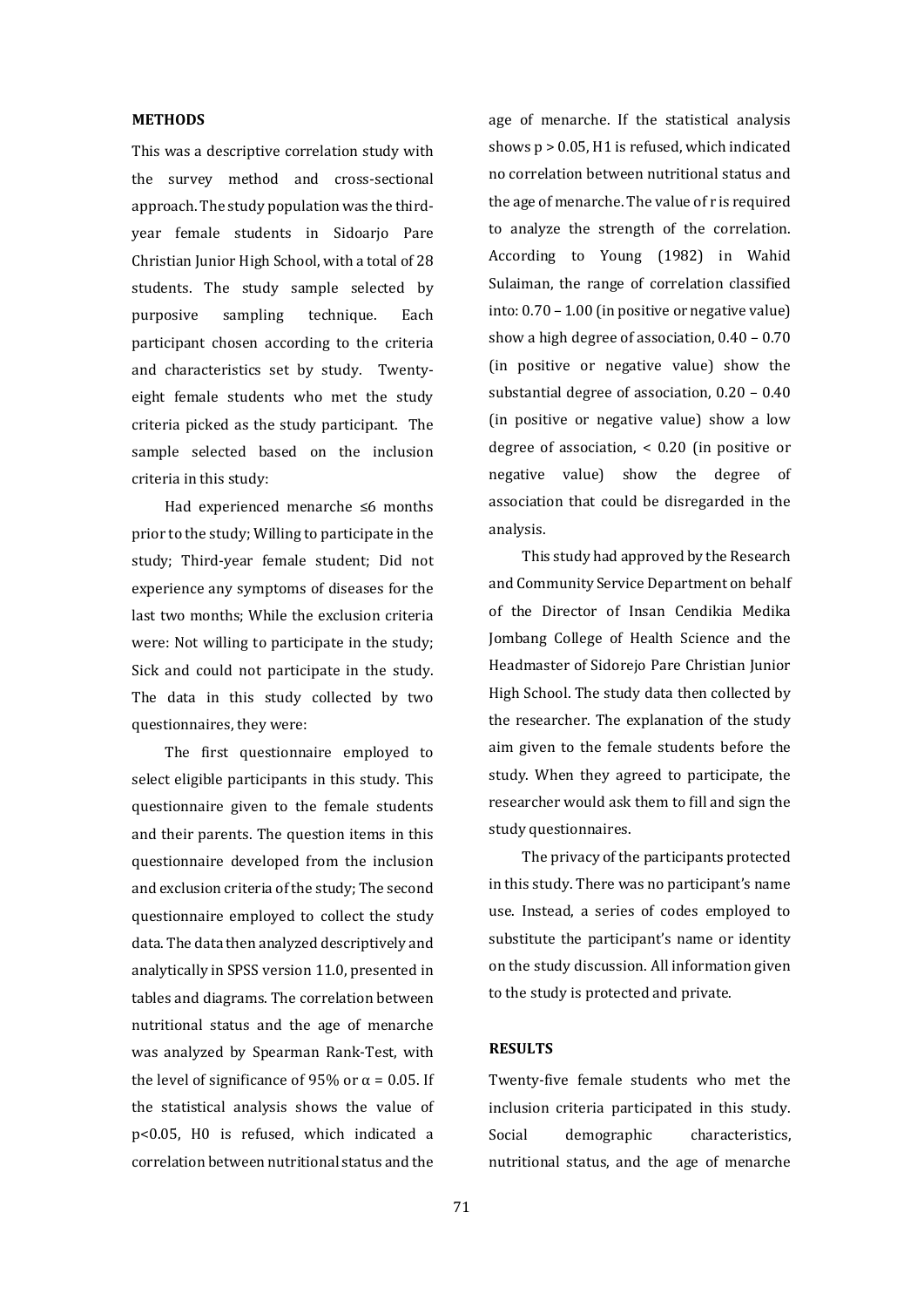data were collected to meet the aim of the study. Characteristic of Participant.

The characteristic of participant collected in this study were age, body weight, body height, parent's occupation, and parent's salary. The participant aged between 12 to 15 years old. Fig. 1 shows that the majority of participants (40%) were in the age of 14, while the rest of them were in the age of 12 and 13. Only 4% of the participant were in the age of 15. According to Table 1 and table 2, 80% of the participant had a mean salary/month of IDR 1,500,000-IDR 2,000,000/month, while 20% of them had a mean salary of IDR 2,000,000/month. Sixtypercent of the participant's parents were working as civil servants and 40% of them were working in the private sectors.

Fig. 2 shows that 92% of the participant had normal nutritional status, only 8% of them had underweight nutritional status. According to Table 3, the majority of menarche age was 11 years old. While the

youngest and oldest percentage of the age of menarche was 9 and 13 years old, respectively. Table 4 shows that 92% of the participants with normal nutritional status were experiencing menarche at the age of 9 to 11. Eight percent of the participants with underweight nutritional status were experiencing menarche at the age of 12 to 13.

The Correlation Spearman Rho Test showed that the value of  $r$  (rho) =  $(-0.475)$ with the significance level of 0.016,  $(p < 0.05)$ . This result indicated that H0 refused and H1 accepted. Hence, there was a correlation between the nutritional status and the age of menarche. The value of Spearman Correlation Test (r) between nutritional status and the age of menarche was -0,475. This value revealed that there was a moderate and opposite (negative) characteristic of correlation between the nutritional status and the age of menarche. Better nutritional status resulted in the younger age of menarche.



**Fig. 1.** Participant's Characteristic According to Age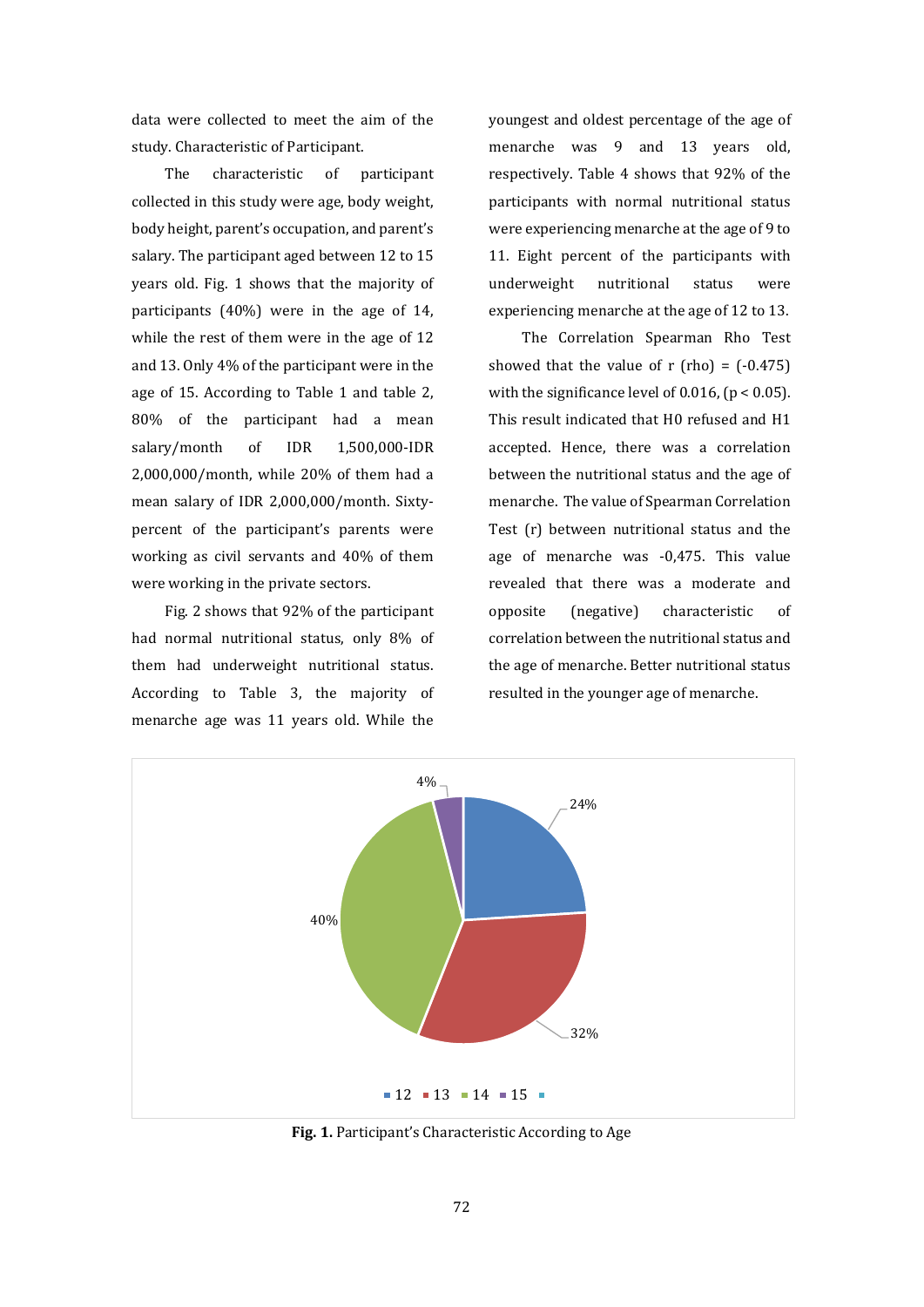# **Table 1**

Amount of Monthly Salary of Participant's Parent

| <b>Salary per Month</b>               | $\frac{0}{0}$ |
|---------------------------------------|---------------|
| Between IDR 1,500,000 - IDR 2,000,000 | 80            |
| > 2,000,000                           |               |
| <b>Total</b>                          | 100           |

## **Table 2**

Occupation of Participant's Parent

| <b>Occupation</b>         | $\frac{0}{6}$ |
|---------------------------|---------------|
| Civil Servant             |               |
| Working in Private Sector | 36.           |
| Farmer                    | 36            |
| <b>Total</b>              | 100           |



**Fig. 2.** Nutritional Status Distribution

# **Table 3** Age of Menarche Distribution

| <b>Age of Menarche (Year)</b> |            |
|-------------------------------|------------|
|                               |            |
|                               |            |
|                               | 44         |
|                               | 36         |
|                               |            |
| <b>Total</b>                  | <b>100</b> |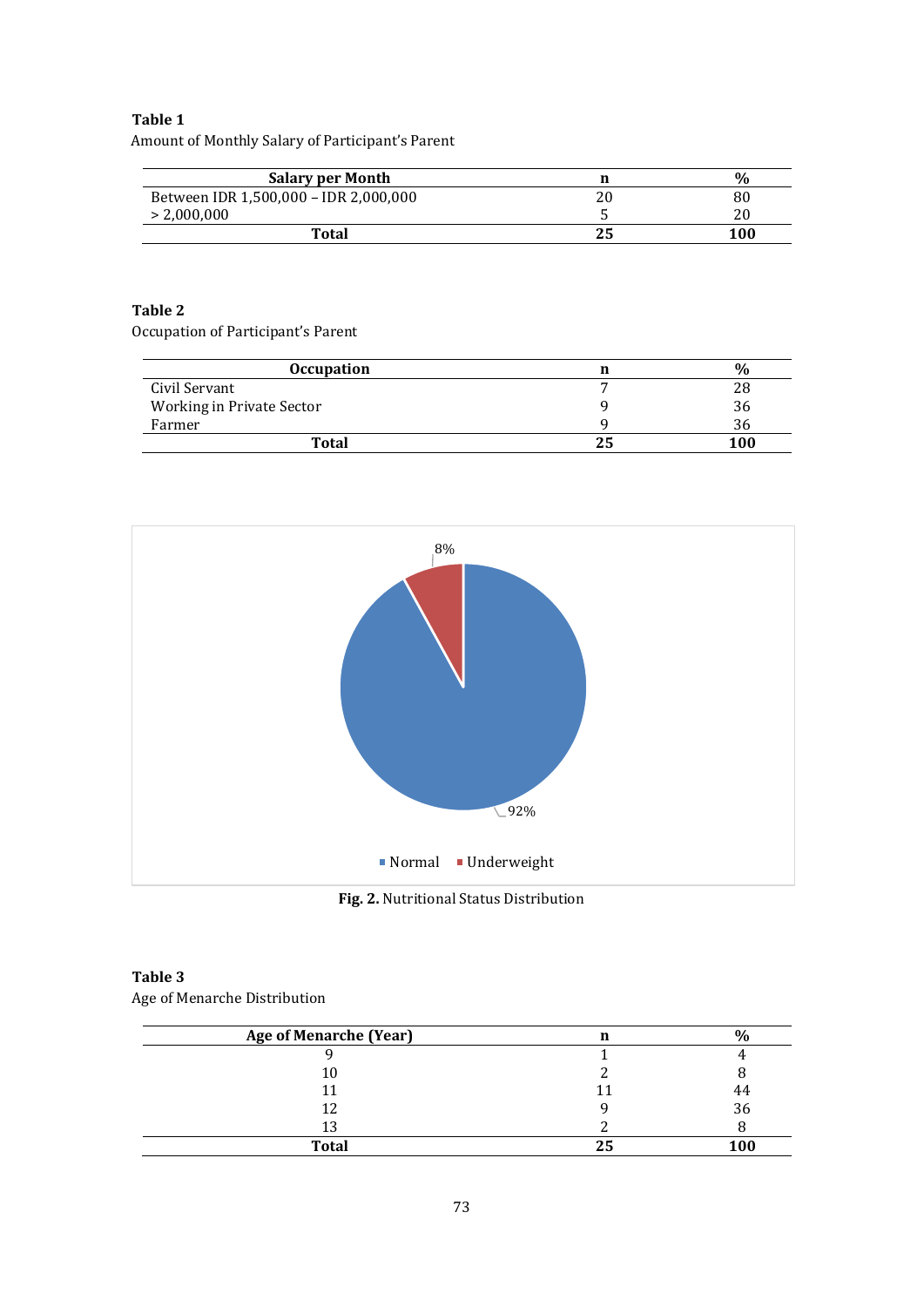| <b>Age of Menarche</b> | <b>Nutritional Status</b> |                 | Percentage |
|------------------------|---------------------------|-----------------|------------|
|                        | Normal (N)                | Underweight (N) | (%)        |
|                        |                           |                 |            |
| 10                     |                           |                 | 8          |
| 11                     |                           |                 | 44         |
| 12                     |                           |                 | 36         |
| 13                     |                           |                 |            |
| <b>Total</b>           | 23                        |                 | 100        |

**Table 4** Age of Menarche Distribution According to Nutritional Status

#### **DISCUSSION**

Human body required substances in food or nutrition to form, nurture, extracted energy, and regulate the metabolic process. Nutrition in foods such as carbohydrate, protein, fat, mineral, and vitamin play a significant role in the body regulation process run by the nervous and endocrine system.

Body regulation done by the endocrine system would run well if the need for protein and fat could be met adequately. Protein and fat are significant components of hormone formation. Cholesterol in fat is a vital substance for hormone formation. Ovarian employs cholesterol as one substance for progesterone and estrogen formation.

Estrogen stimulated the development of women's reproduction organs, such as the women's genitalia, breast, and secondary sex organs. The changes of ovarian during the sexual cycles completely relied on the secretion of gonadotropic hormones, FSH, and LH secreted by hypophysis anterior glands. Both FSH and LH are glycoproteins. These hormone syntheses and secretion mechanism supported by good nutritional status. Good nutritional status also affected the growth and development of various organs in the body,

sexual maturation process and sexual function are one of them that affected by this nutritional status [7].

Table 2 shows that 2 participants (8%) and 1 participant (4%) were experiencing menarche at the age of 12 and 13, respectively. In comparison with the rest of the participants, these participants had underweight nutritional status. Consequently, the menarche occurred at an older age. Each female adolescent should have to surpass a certain and different critical bodyweight to experience menarche. It could also depend on their race. A study showed that female adolescents with the age of menarche at 11 had higher body weight in their childhood in comparison to those who experienced menarche at the age of 14. Further, female adolescents with younger age of menarche showed higher BMI and skinfold thickness at their 21 and 27 years of age, in comparison to those who had a younger age of menarche [8].

A study done on a ballet dancer and female gymnastic athlete population who tended to maintain their BMI in normal to underweight nutritional status revealed that there was a reduction in the level of circulating estrogen and several metabolic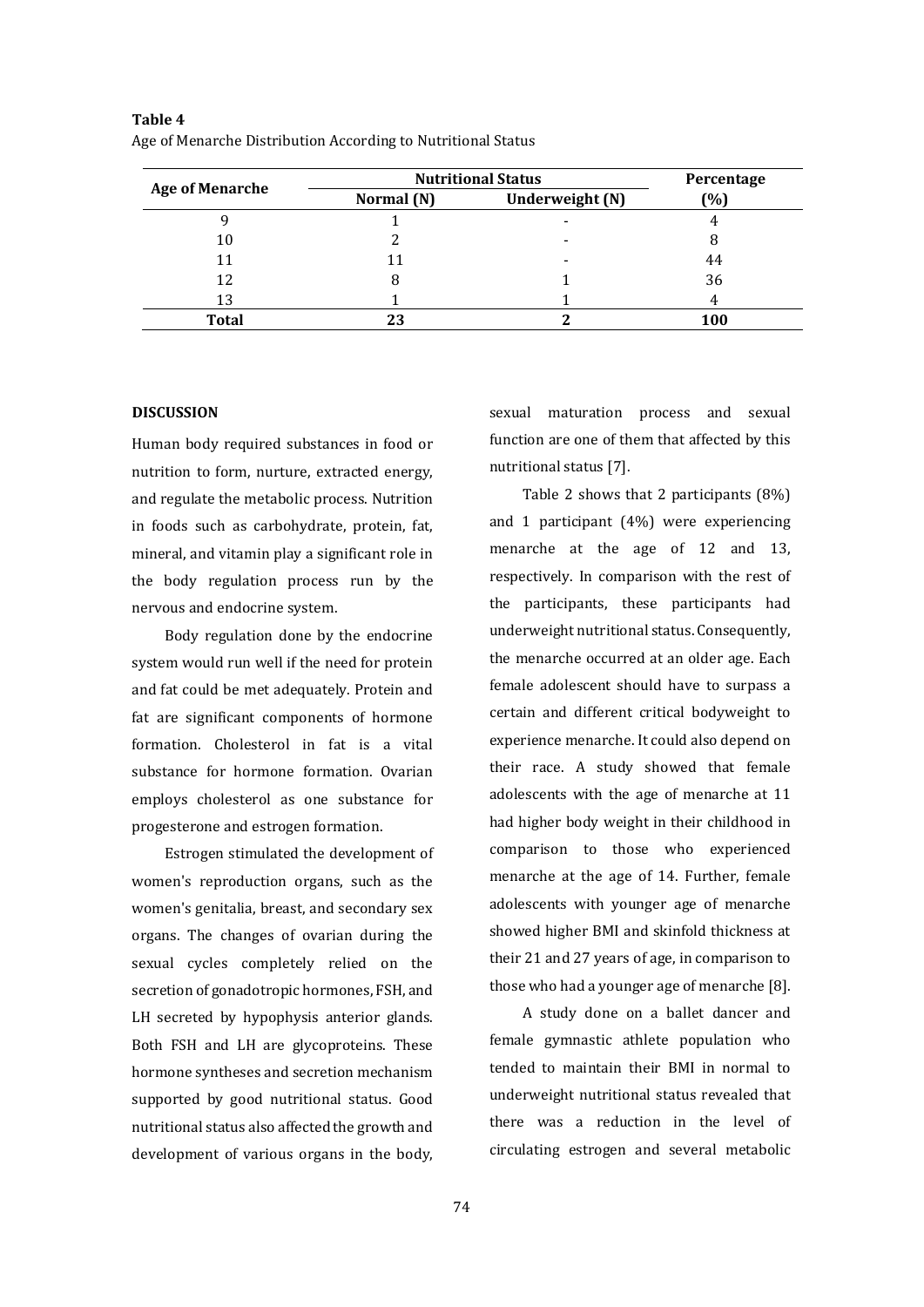changes in their body. They experienced menarche in older age and also periods of amenorrhea [9]. Participants with normal nutritional status were experiencing menarche in the younger age in comparison with underweight nutritional status. Hence, there was a correlation between the nutritional status and the age of menarche.

Nutritional status affected the sexual maturation process. Therefore it also influences the age of menarche. Generally, early sexual maturity correlated with higher body mass index (BMI) value. At the same age, the female adolescent with a slow sexual maturation process commonly has a lower BMI value. Higher BMI value or interpreted as normal to overweight nutritional status tends to expose with a high concentration of estrogen and progesterone due to the high-fat consumption [10].

### **CONCLUSION**

According to the result and discussion, we concluded that: The oldest and youngest age of menarche was 11 and 9 years old, respectively. The majority of participants (92%) in normal nutritional status were experiencing menarche at the age of 9 to 11. There was a correlation between nutritional status (according to body weight/body height) and the age of menarche with a pvalue of  $0.016$  and  $r = -0.475$ . A better nutritional status resulted in a younger age of menarche.

We suggested to do more intensive health education-related to nutrition and reproductive health to the female students. This type of education could be managed by teachers in order to prevent the case of anemia on female students, especially for those students who had already experienced menstruation.

#### **REFERENCES**

- [1] Marmi, *Gizi dalam Kesehatan Reproduksi*. Yogyakarta: Pustaka Pelajar, 2013.
- [2] E. C. Jansen, "Early-life determinants of the age at menarche by Erica Christine Jansen A dissertation submitted in partial fulfillment of the requirements for the degree of Doctor of Philosophy (Epidemiological Science) in the University of Michigan Doctoral Committe," 2016.
- [3] A. S. Proverawati, *Buku Ajar Gizi untuk Kebidanan*. Yogyakarta: Nuha Medika, 2009.
- [4] N. T. Rahmawati and J. Hastuti, "Secular Changes In Body Size And Menarche age of Javanese Adolescent in Yogyakarta," *Berkala Ilmu Kedokteran*, vol. 37, no. 4, pp. 171–176, 2005.
- [5] A. Bagga and S. Kulkarni, "Age at menarche and secular trend in Maharashtrian (Indian) girls," *Acta Biol. Szeged.*, vol. 44, no. 1–4, pp. 53–57, 2000.
- [6] B. Mardisentosa, S. Nurhasanah, A. Pratiwi, D. N. Puspita Sari, and I. Sartika, "Status Gizi Terhadap Usia Menarche Pada Seluruh Siswi Di Smp Negeri 5 Pasar Kemis Kabupaten Tangerang," *Edu Dharma J. J. Penelit. dan Pengabdi. Masy.*, vol. 4, no. 2, p. 122, 2020, doi: 10.52031/edj.v4i2.65.
- [7] H. J. E. Guyton A. C., *Buku Ajar Fisiologi Kedokteran. Edisi 9*. Jakarta: EGC, 1997.